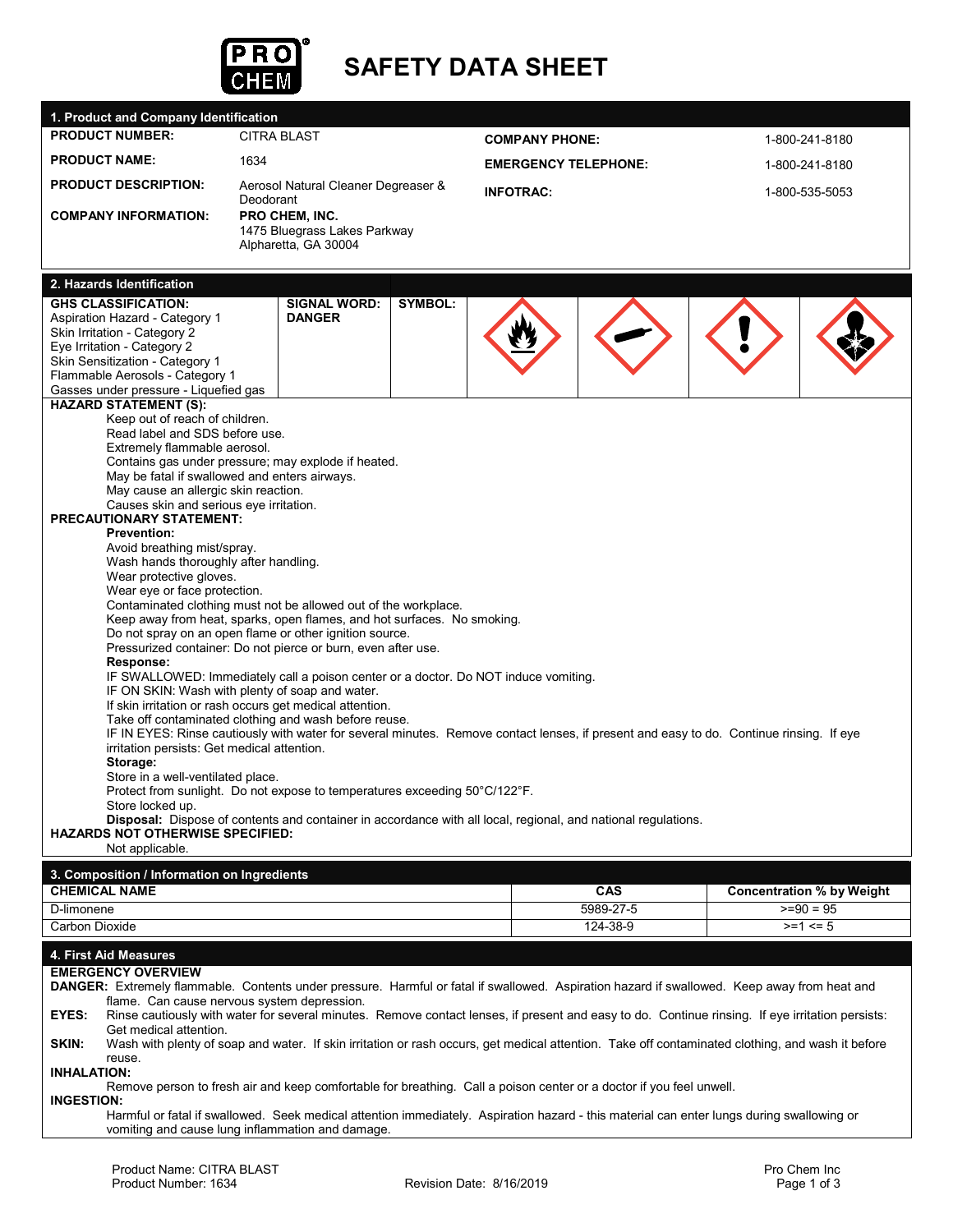|  |  | 5. Fire-Fighting Measures |  |  |  |
|--|--|---------------------------|--|--|--|
|--|--|---------------------------|--|--|--|

# **SUITABLE FIRE EXTINGUISHING MEDIA:**

#### Use water spray, fog, or foam. **SPECIFIC HAZARDS ARISING FROM THE CHEMICAL:**

Flammable aerosol. In a fire or if heated, a pressure increase will occur and the container may burst, with the risk of subsequent explosion. Gas may accumulate in low or confined areas or travel a considerable distance to a source of ignition and flash back, causing fire or explosion. Bursting aerosol containers may be propelled from a fire at high speed. Runoff to sewer may create fire or explosion hazard.

#### **HAZARDOUS THERMAL DECOMPOSITION PRODUCTS:** Carbon dioxide. Carbon monoxide

# **SPECIFIC FIRE-FIGHTING METHODS:**

Promptly isolate the scene by removing all persons from the vicinity of the incident if there is a fire. No action shall be taken involving any personal risk or without suitable training. Move containers from fire area if this can be done without risk. Use water spray to keep fire-exposed containers cool.

### **SPECIAL PROTECTIVE EQUIPMENT FOR FIREFIGHTERS:**

Firefighters should wear appropriate protective equipment and self-contained breathing apparatus (SCBA) with a full face-piece operated in a positive pressure mode.

# **6. Accidental Release Measures**

# **PERSONAL PRECAUTIONS:**

Put on appropriate personal protective equipment (see Section 8).

### **ENVIRONMENTAL PRECAUTIONS AND CLEAN-UP METHODS:**

Stop all leaks. Isolate hazard area. Keep unnecessary and unprotected personnel from entering. Eliminate all ignition sources. Disperse vapors with water spray. Prevent runoff from entering drains, sewers, streams, or other bodies of water. Absorb spill with inert material. **DO NOT use clay-type absorbent materials**. Absorb unrecoverable product. Transfer contaminated absorbent, soil, and other materials to containers for disposal.

### **7. Handling and Storage**

Do not use or store near heat, sparks, or open flame. Exposure to temperatures above 120°F may cause bursting. Do not puncture or incinerate container. Store in a cool, dry place. Do not get in eyes, on skin, or on clothing. Intentional misuse by deliberately concentrating and inhaling may be harmful or fatal. Keep out of reach of children.

### **8. Exposure Controls / Personal Protection**

**PERSONAL PROTECTIVE EQUIPMENT:** 



**EYE PROTECTION:** Wear safety glasses or goggles.

**SKIN PROTECTION:** To prevent repeated or prolonged contact, wear impervious gloves (made from rubber, nitrile, or neoprene). **RESPIRATORY PROTECTION:** When respiratory protection is required, use an organic vapor cartridge. A respiratory program that meets OSHA's 29 CFR 1910.34 & ANSI Z88.2 requirements must be followed.

# **ENGINEERING CONTROLS:**

Good general ventilation required.

### **9. Physical & Chemical Properties**

| <b>APPEARANCE</b>                | Clear spray/mist.      | <b>AUTO IGNITION TEMP</b>     | Not available.  |
|----------------------------------|------------------------|-------------------------------|-----------------|
| <b>BOILING POINT</b>             | Not available.         | <b>COLOR</b>                  | Colorless.      |
| <b>DECOMPOSITION TEMPERATURE</b> | Not available.         | <b>EVAPORATION RATE</b>       | Not available.  |
| <b>EXPLOSIVE LIMIT RANGES</b>    | Not available.         | <b>EXPLOSIVE PROPERTIES</b>   | Not available.  |
| <b>FLASH POINT</b>               | 120°F (Liquid portion) | <b>MELTING/FREEZING POINT</b> | Not available.  |
| <b>ODOR</b>                      | Citrus.                | <b>ODOR THRESHOLD</b>         | Not available.  |
| <b>VOC CONTENT (Wt. %):</b>      | 98                     | <b>OXIDIZING PROPERTIES</b>   | Not available.  |
| <b>PARTITION COEFF</b>           | Not available.         | <b>PHYSICAL STATE</b>         | Liauid.         |
| <b>RELATIVE DENSITY</b>          | 0.8                    | <b>SOLUBILITY (WATER)</b>     | Emulsifies.     |
| <b>VAPOR DENSITY</b>             | Not available.         | <b>VAPOR PRESSURE</b>         | Not available.  |
| <b>VISCOSITY</b>                 | Not available.         | рH                            | Not applicable. |

### **10. Stability & Reactivity Information**

**REACTIVITY:** 

Under normal conditions of storage and use, hazardous reactions will not occur.

**CHEMICAL STABILITY:** 

Stable under normal conditions.

# **INCOMPATIBLE MATERIALS:**

Acids, strong oxidizers, inorganic clays (clay-type absorbents).

# **CONDITIONS TO AVOID:**

High temperatures, open flames, sparks, welding.

**DECOMPOSITION PRODUCTS:** 

CO, CO2.

\*Vapors may ignite at temperatures exceeding flash point.